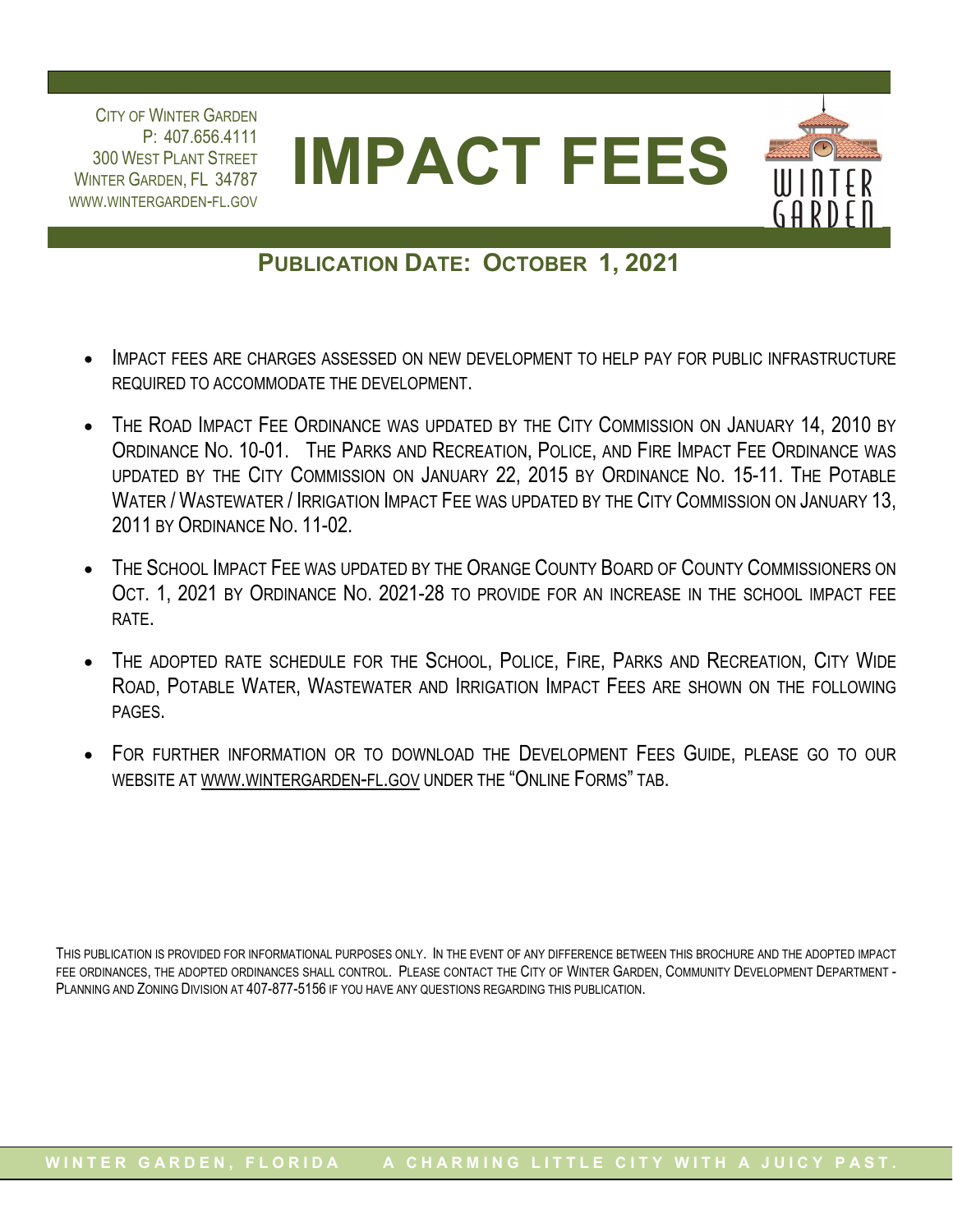## *ROAD IMPACT FEE*

**(ADOPTED BY THE CITY COMMISSION ON 12/10/1998 BY ORDINANCE NO. 98-89, UPDATED ON 10/26/2006/12/2004 BY ORDINANCE NO. 06-39; UPDATED ON 01/14/2010 BY ORDINANCE NO. 10-01)**

| <b>RESIDENTIAL AND COMMERCIAL</b>     | <b>FEE BASED ON</b> | <b>FEE EFFECTIVE AS OF</b> |
|---------------------------------------|---------------------|----------------------------|
| <b>LAND USE</b>                       |                     | 01/14/2010                 |
| <b>SINGLE FAMILY RESIDENTIAL</b>      | <b>PER DWELLING</b> | \$3,517.00                 |
| <b>MULTI-FAMILY</b>                   | PER DWELLING        | \$2,470.00                 |
| <b>TOWNHOME</b>                       | <b>PER DWELLING</b> | \$3,517.00                 |
| <b>MOBILE HOME</b>                    | PER DWELLING        | \$1,834.00                 |
| OFFICE 0 -- 100,000 SF                | PER 1,000 SQ.FT.    | \$5,748.00                 |
| OFFICE 100,001 -- 200,000 SF          | PER 1,000 SQ.FT.    | \$4,466.00                 |
| <b>OFFICE 200,000&gt; SF</b>          | PER 1,000 SQ.FT.    | \$3,808.00                 |
| <b>RETAIL 0 -- 50,000 SF</b>          | PER 1,000 SQ.FT.    | \$12,716.00                |
| RETAIL 50,001 -- 100,000 SF           | PER 1,000 SQ.FT.    | \$8,479.00                 |
| RETAIL 100,001 -- 300,000 SF          | PER 1,000 SQ.FT.    | \$7,645.00                 |
| RETAIL 300,001 -- 500,000 SF          | PER 1,000 SQ.FT.    | \$7,276.00                 |
| RETAIL 500,001 -- 1,000,000 SF        | PER 1,000 SQ.FT.    | \$6,392.00                 |
| GREATER THAN 1,000,000 SF             | PER 1,000 SQ.FT.    | \$5,344.00                 |
| <b>HOSPITAL</b>                       | PER 1,000 SQ.FT.    | \$4,391.00                 |
| <b>MANUFACTURING</b>                  | PER 1,000 SQ.FT.    | \$1,404.00                 |
| <b>WAREHOUSING</b>                    | PER 1,000 SQ.FT.    | \$1,823.00                 |
| <b>HOTEL/MOTEL</b>                    | PER ROOM            | \$3,348.00                 |
| <b>RESTAURANT SIT-DOWN</b>            | PER 1,000 SQ.FT.    | \$17,048.00                |
| <b>BANK</b>                           | PER 1,000 SQ.FT.    | \$30,730.00                |
| <b>MINI-WAREHOUSE</b>                 | PER 1,000 SQ.FT.    | \$919.00                   |
| DAY CARE                              | PER 1,000 SQ.FT.    | \$5,547.00                 |
| <b>RACQUET CLUB</b>                   | PER 1,000 SQ.FT.    | \$1,718.00                 |
| <b>SCHOOL</b>                         | PER 1,000 SQ.FT.    | \$3,222.00                 |
| <b>DRUG STORE</b>                     | PER 1,000 SQ.FT.    | \$10,592.00                |
| <b>FAST FOOD REST. W/DRIVE - THRU</b> | PER 1,000 SQ.FT.    | \$58,351.00                |
| <b>MEDICAL-DENTAL OFFICE</b>          | PER 1,000 SQ.FT.    | \$13,279.00                |
| <b>AUTO CARE CENTER</b>               | PER 1,000 SQ.FT.    | \$1,903.00                 |
| <b>QUICK LUBE CENTER</b>              | PER BAY(S)          | \$4,799.00                 |
| <b>GAS PUMPS</b>                      | PER FUELING         | \$11,102.00                |
|                                       | <b>POSITION</b>     |                            |
| <b>CONVENIENCE STORE</b>              | PER 1,000 SQ.FT.    | \$48,607.00                |
| <b>BOWLING ALLEY</b>                  | PER 1,000 SQ.FT.    | \$4,082.00                 |
| <b>MOVIE THEATER</b>                  | PER 1,000 SQ.FT.    | \$19,509.00                |
| <b>SUPERMARKET</b>                    | PER 1,000 SQ.FT.    | \$15,392.00                |
| <b>BUSINESS PARK*</b>                 | PER 1,000 SQ.FT.    | \$4,690.00                 |

**\*** THE BUSINESS PARK CATEGORY WILL BE USED FOR ALL SPECULATIVE HEAVY COMMERCIAL OR INDUSTRIAL INCUBATORS. **NOTE:**

- **1.** A THREE PERCENT (3%) DISCOUNT IS OFFERED ON ROAD IMPACT FEES PAID IN FULL AT THE ISSUANCE OF A PROJECT'S BUILDING PERMIT.
- **2.** USES NOT LISTED WILL BE DETERMINED WITH A SPECIAL CALCULATION.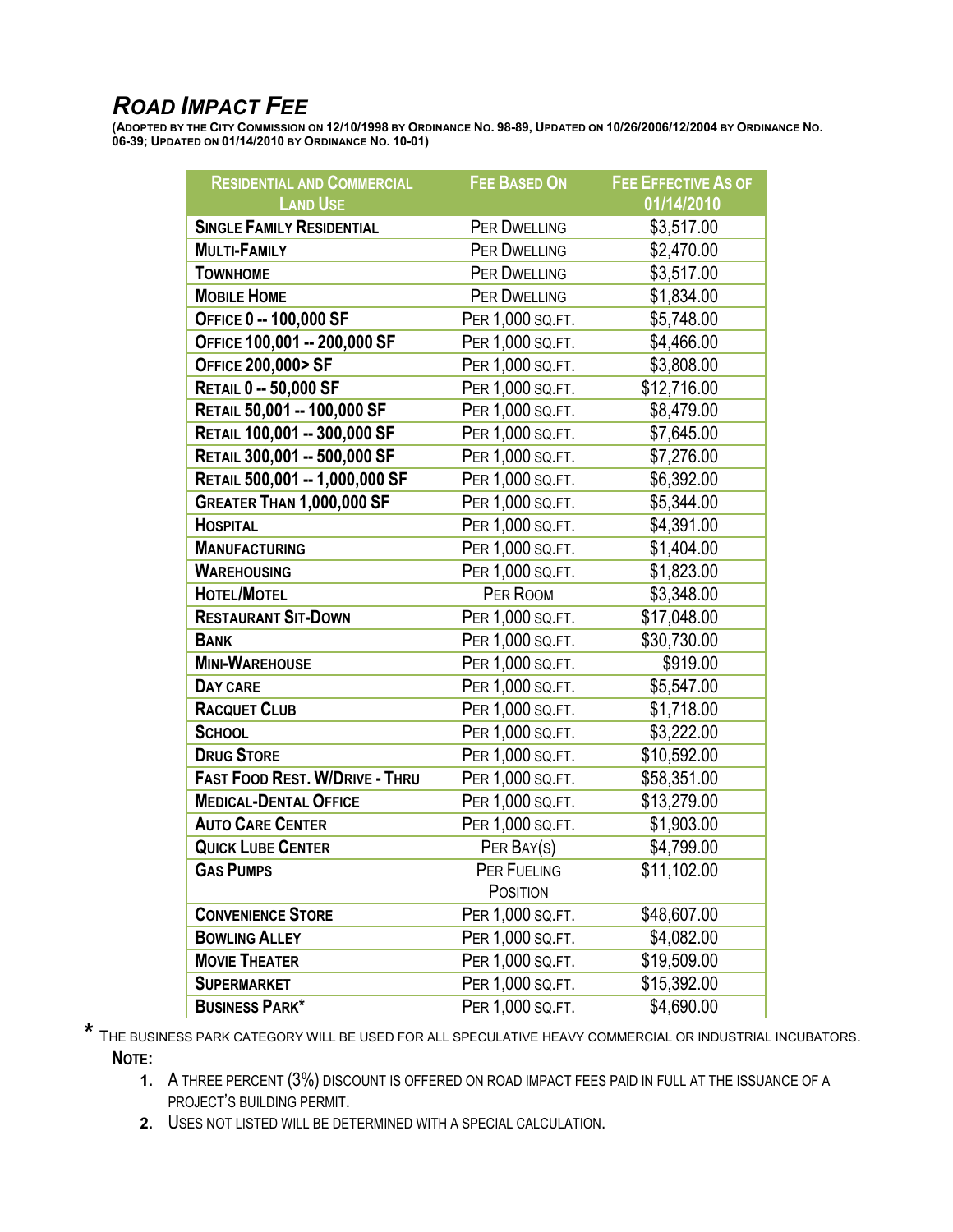# *PARKS AND RECREATION IMPACT FEE (FOR RESIDENTIAL USE ONLY)*

**(ADOPTED BY THE CITY COMMISSION ON 12/10/1998 BY ORDINANCE NO. 98-87, UPDATED ON 1/22/15 BY ORDINANCE NO. 15-11)** 

| <b>RESIDENTIAL</b>   | <b>FEE BASED ON</b> | FEE EFFECTIVE AS OF<br>11/1/2004 |
|----------------------|---------------------|----------------------------------|
| <b>SINGLE FAMILY</b> | PER UNIT            | \$1,300.00                       |
| <b>MULTI-FAMILY</b>  | PER UNIT            | \$1,159.00                       |
| <b>TOWNHOME</b>      | PER UNIT            | \$1,300.00                       |
| <b>MOBILE HOME</b>   | PER UNIT            | 874.00                           |

#### *POLICE IMPACT FEE*

**(ADOPTED BY THE CITY COMMISSION ON 12/10/1998 BY ORDINANCE NO. 98-85, UPDATED ON 1/22/15 BY ORDINANCE NO. 15-11)** 

| <b>RESIDENTIAL</b>   | <b>FEE BASED ON</b> | <b>FEE EFFECTIVE AS OF</b><br>11/1/2004                      |  |
|----------------------|---------------------|--------------------------------------------------------------|--|
| <b>SINGLE FAMILY</b> | PER UNIT            | \$339.00                                                     |  |
| <b>MULTI-FAMILY</b>  | PER UNIT            | \$339.00                                                     |  |
| <b>TOWNHOME</b>      | PER UNIT            | \$339.00                                                     |  |
| <b>MOBILE HOME</b>   | PER UNIT            | \$339.00                                                     |  |
| <b>COMMERCIAL</b>    |                     |                                                              |  |
| <b>CALCULATION</b>   |                     | \$.65 PER SQUARE FOOT OF TOTAL BUILDING GROSS SQUARE FOOTAGE |  |

#### *FIRE IMPACT FEE*

**(ADOPTED BY THE CITY COMMISSION ON 12/10/1998 BY ORDINANCE NO. 98-86, UPDATED ON 1/22/15 BY ORDINANCE NO. 15-11)** 

| <b>RESIDENTIAL</b>   | FEE BASED ON | <b>FEE EFFECTIVE AS OF</b><br>11/1/2004                      |  |
|----------------------|--------------|--------------------------------------------------------------|--|
| <b>SINGLE FAMILY</b> | PER UNIT     | \$491.00                                                     |  |
| <b>MULTI-FAMILY</b>  | PER UNIT     | \$491.00                                                     |  |
| <b>TOWNHOUSE</b>     | PER UNIT     | \$491.00                                                     |  |
| <b>MOBILE HOME</b>   | PER UNIT     | \$491.00                                                     |  |
| <b>COMMERCIAL</b>    |              |                                                              |  |
| <b>CALCULATION</b>   |              | \$.85 PER SQUARE FOOT OF TOTAL BUILDING GROSS SQUARE FOOTAGE |  |

#### *SCHOOL IMPACT FEE (FOR RESIDENTIAL USE ONLY)*

**(ADMINISTERED BY THE ORANGE COUNTY BOARD OF COUNTY COMMISSIONERS AND UPDATED ON 10/1/2021 BY ORDINANCE NO.2021-28)** 

| <b>RESIDENTIAL</b>   | <b>FEE BASED ON</b> | <b>FEE EFFECTIVE AS OF</b><br>*10/1/2021 |
|----------------------|---------------------|------------------------------------------|
| <b>SINGLE FAMILY</b> | $< 2,000$ SQFT.     | \$8,806.00                               |
| <b>SINGLE FAMILY</b> | 2,000-2,499 SQFT.   | \$9,148.00                               |
| <b>SINGLE FAMILY</b> | 2,500-2,999 SQFT.   | \$9,438.00                               |
| <b>SINGLE FAMILY</b> | 3,000-3,999 SQFT.   | \$5,591.00                               |
| <b>SINGLE FAMILY</b> | >=4,000 SQFT.       | \$9,184.00                               |
| <b>MULTI FAMILY</b>  | (HIGH RISE)         | \$307.00                                 |
| <b>MULTI FAMILY</b>  | (NON-HIGH RISE)     | \$6,335.00                               |
| <b>TOWNHOUSE</b>     |                     | \$7,398.00                               |
| <b>MOBILE HOME</b>   |                     | \$6,849.00                               |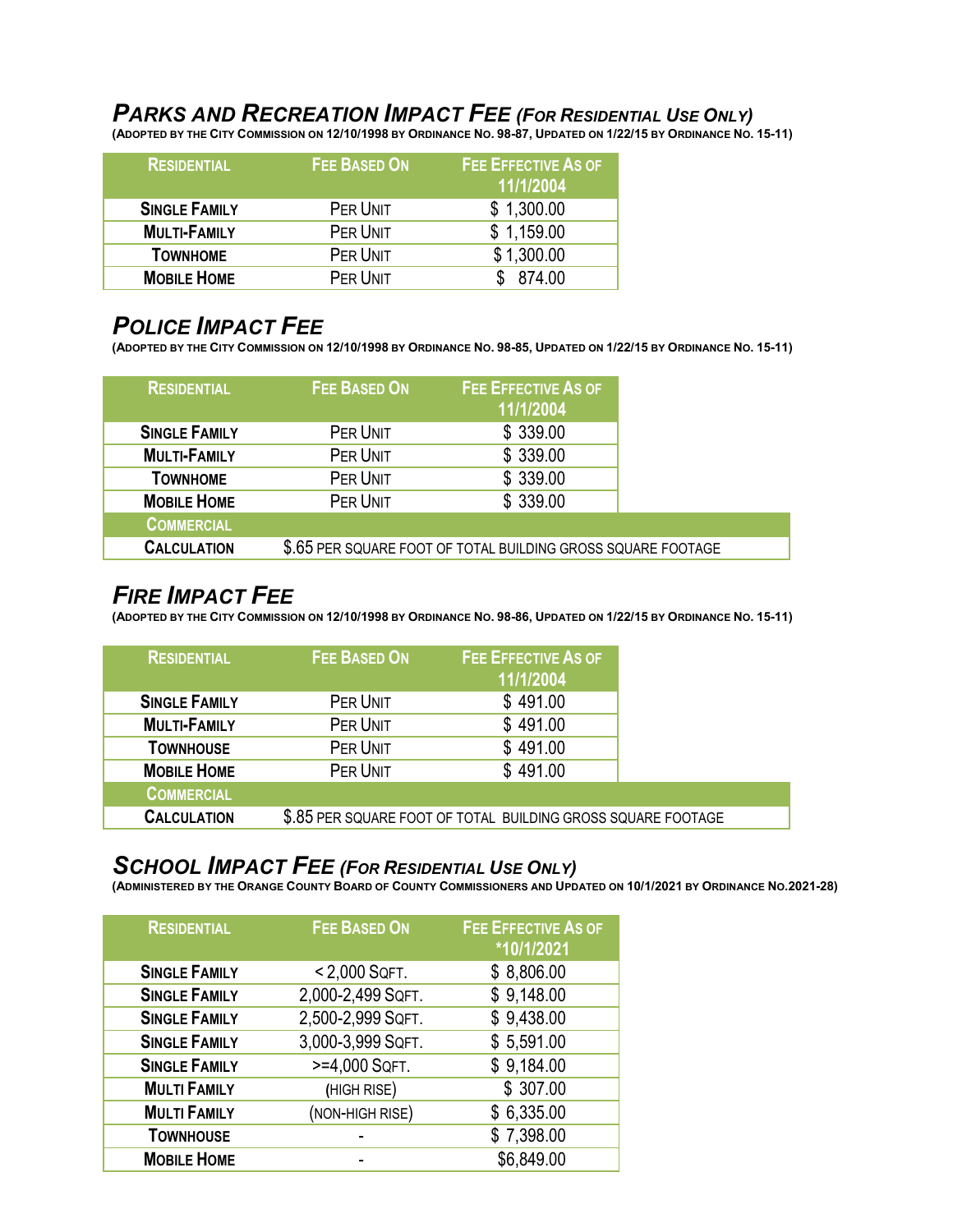## *WATER IMPACT FEES*

**(ADOPTED BY THE CITY COMMISSION ON 01/13/2011 BY ORDINANCE NO.11-02)** 

| <b>RESIDENTIAL</b> | <b>FEE BASED ON</b>     | <b>FEE EFFECTIVE AS</b> | <b>FEE EFFECTIVE AS</b> | <b>FEE EFFECTIVE AS OF</b> |
|--------------------|-------------------------|-------------------------|-------------------------|----------------------------|
| <b>AND</b>         |                         | OF 01/13/2011           | OF 01/13/2011           | 01/13/2011                 |
| <b>COMMERCIAL</b>  |                         | <b>IRRIGATION</b>       | <b>POTABLE WATER</b>    | <b>WASTEWATER</b>          |
| 3/4"               | <b>WATER METER SIZE</b> | \$1,086.00              | \$1,086.00              | \$1,767.00                 |
| 1"                 | <b>WATER METER SIZE</b> | \$2,715.00              | \$2,715.00              | \$4,418.00                 |
| 2"                 | <b>WATER METER SIZE</b> | \$8,688.00              | \$8,688.00              | \$14,136.00                |
| 3"                 | <b>WATER METER SIZE</b> | \$16,290.00             | \$16,290.00             | \$26,505.00                |
| 4"                 | <b>WATER METER SIZE</b> | \$27,150.00             | \$27,150.00             | \$44,175.00                |
| 6"                 | <b>WATER METER SIZE</b> | \$54,300.00             | \$54,300.00             | \$88,350.00                |
| 8"                 | <b>WATER METER SIZE</b> | \$86,880.00             | \$86,880.00             | \$141,360.00               |
| 10"                | <b>WATER METER SIZE</b> | \$124,890.00            | \$124,890.00            | \$203,205.00               |
|                    |                         |                         |                         |                            |

**NOTE:** ADDITIONAL WATER FEES WILL ALSO APPLY (SEE BELOW).

## *OTHER COSTS:*

## *WATER METER CONNECTION/INSTALLATION FEE*

**(ADOPTED BY THE CITY COMMISSION ON 01/13/2011 BY ORDINANCE NO.11-02)** 

| <b>RESIDENTIAL</b><br><b>AND</b><br><b>COMMERCIAL</b> | <b>FEE BASED ON</b>     | <b>FEE EFFECTIVE AS</b><br>OF 01/13/2011<br><b>INSTALLATION</b><br><b>AND TAP IN</b> | OR | <b>FEE EFFECTIVE AS</b><br>OF 01/13/2011<br><b>INSTALLATION</b> |
|-------------------------------------------------------|-------------------------|--------------------------------------------------------------------------------------|----|-----------------------------------------------------------------|
| 5/8"                                                  | <b>WATER METER SIZE</b> | \$470.00                                                                             |    | \$230.00                                                        |
| 3/4"                                                  | <b>WATER METER SIZE</b> | \$490.00                                                                             |    | \$250.00                                                        |
| 1"                                                    | <b>WATER METER SIZE</b> | \$640.00                                                                             |    | \$320.00                                                        |
| 11/2"                                                 | <b>WATER METER SIZE</b> | \$1,160.00                                                                           |    | \$690.00                                                        |
| 2"                                                    | <b>WATER METER SIZE</b> | \$1,230.00                                                                           |    | \$710.00                                                        |
| ABOVE 2"                                              | <b>WATER METER SIZE</b> | <b>ACTUAL COST</b>                                                                   |    | <b>ACTUAL COST</b>                                              |

## *MISCELLANEOUS FEES*

| FFF.                         | <b>FIXED AMOUNT</b> |
|------------------------------|---------------------|
| <b>DEPOSIT FEE</b>           | \$190.00            |
| <b>INITIATION SET-UP FEE</b> | \$10.00             |
| <b>IRRIGATION PERMIT FEE</b> | \$25.00             |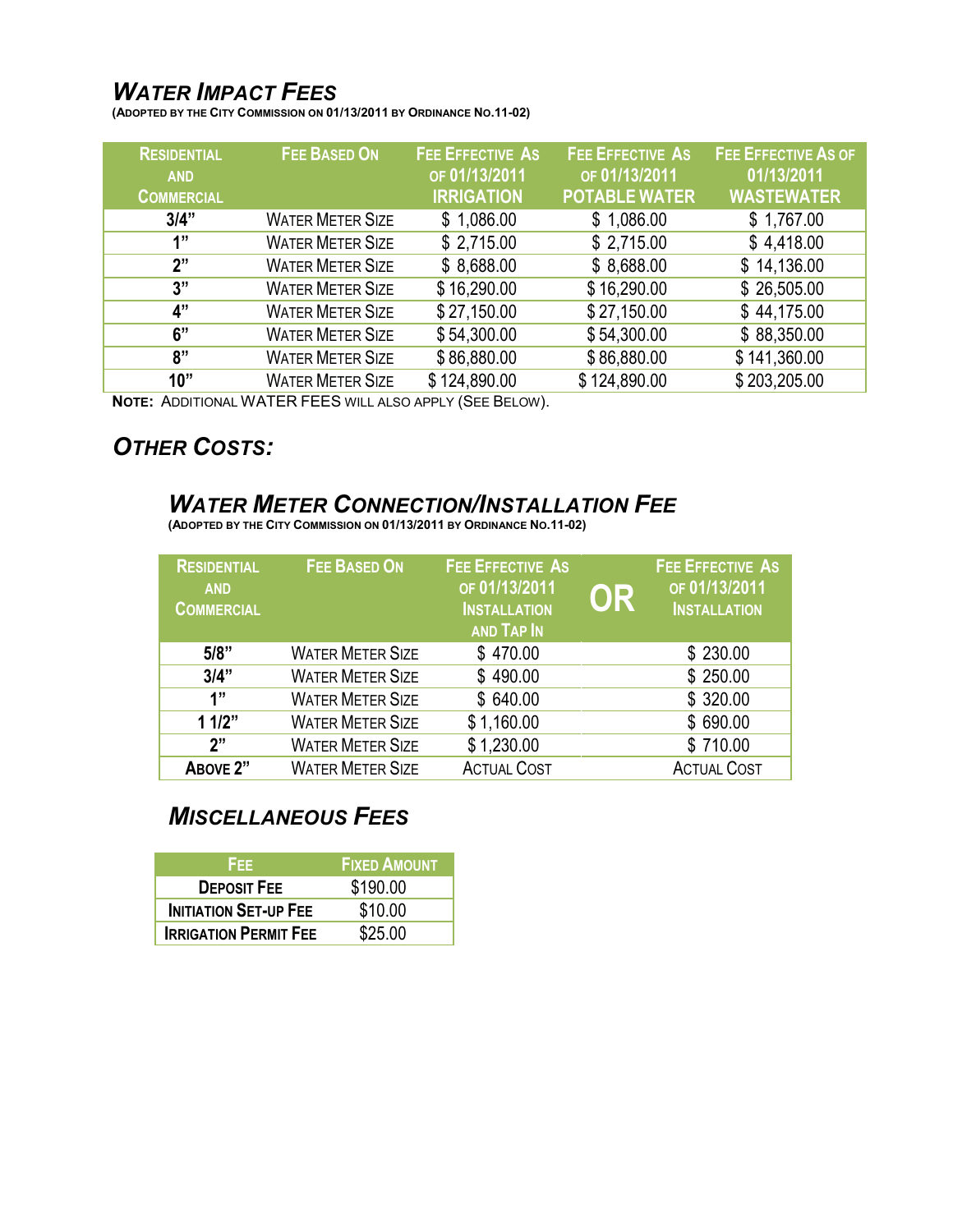# *RESIDENT AL I IMPACT FEE CALCULATION EXAMPLES*

| <b>IMPACT FEE</b>            |     | <b>AMOUNT</b> | <b>SFR</b>  | <b>MFR</b>  | <b>TOWNHOME</b> | <b>MOBILE HOME</b> |
|------------------------------|-----|---------------|-------------|-------------|-----------------|--------------------|
| <b>ROAD</b>                  | \$  |               | \$3,517.00  | \$2,470.00  | \$3,517.00      | \$1,834.00         |
| <b>PARKS AND RECREATION</b>  | \$  |               | \$1,300.00  | \$1,159.00  | \$1,300.00      | \$874.00           |
| <b>POLICE</b>                | \$  |               | \$339.00    | \$339.00    | \$339.00        | \$339.00           |
| <b>FIRE</b>                  | \$  |               | \$491.00    | \$491.00    | \$491.00        | \$491.00           |
| <b>SCHOOL</b>                | \$  |               | \$8,784.00  | \$5,919.00  | \$6,930.00      | \$6,088.00         |
| <b>WATER</b>                 |     |               |             |             |                 |                    |
| <b>POTABLE WATER</b>         | \$  |               | \$1,086.001 | \$1,086.001 | \$1,086.001     | \$1,086.001        |
| <b>IRRIGATION</b>            | \$  |               | \$1,086.001 | \$1,086.001 | \$1,086.001     | \$1,086.001        |
| <b>WASTEWATER</b>            | \$  |               | \$1,767.001 | \$1,767.001 | \$1,767.001     | \$1,767.001        |
| <b>OTHER COSTS</b>           |     | <b>AMOUNT</b> |             |             |                 |                    |
| <b>CONNECTION/INSTALLAT</b>  | -\$ |               | \$250.00    | \$250.00    | \$250.00        | \$250.00           |
| <b>ION</b>                   |     |               |             |             |                 |                    |
| <b>WATER - MISCELLANEOUS</b> | \$  | 225.00        | \$225.00    | \$225.00    | \$225.00        | \$225.00           |
| FEE                          |     |               |             |             |                 |                    |
| <b>TOTAL RESIDENTIAL</b>     | \$  |               | \$18,845.00 | \$14,792.00 | \$16,991.00     | \$14,040.00        |
| <b>COSTS</b>                 |     |               |             |             |                 |                    |

1EXAMPLES ARE BASED ON UTILIZING A ¾" WATER/IRRIGATION/WASTEWATER METER.

## *COMMERCIAL IMPACT FEE CALCULATION EXAMPLE WORKSHEET*

| <b>IMPACT FEE AND OR OTHER COSTS</b> |    | <b>AMOUNT</b> |
|--------------------------------------|----|---------------|
| <b>ROAD</b>                          | \$ |               |
| <b>POLICE</b>                        | \$ |               |
| <b>FIRE</b>                          |    |               |
| <b>WATER</b>                         |    |               |
| <b>WATER</b>                         |    |               |
| <b>IRRIGATION</b>                    | \$ |               |
| <b>WASTEWATER</b>                    |    |               |
| <b>OTHER COSTS</b>                   |    | <b>AMOUNT</b> |
| <b>CONNECTION/INSTALLATION</b>       | \$ |               |
| <b>WATER - MISCELLANEOUS FEE</b>     | S  | 225.00        |
| <b>TOTAL COMMERCIAL COSTS</b>        | \$ |               |

**NOTE:** IN ADDITION TO IMPACT FEES ALL DEVELOPMENT IS SUBJECT TO APPLICABLE PERMIT, REVIEW AND INSPECTION FEES.